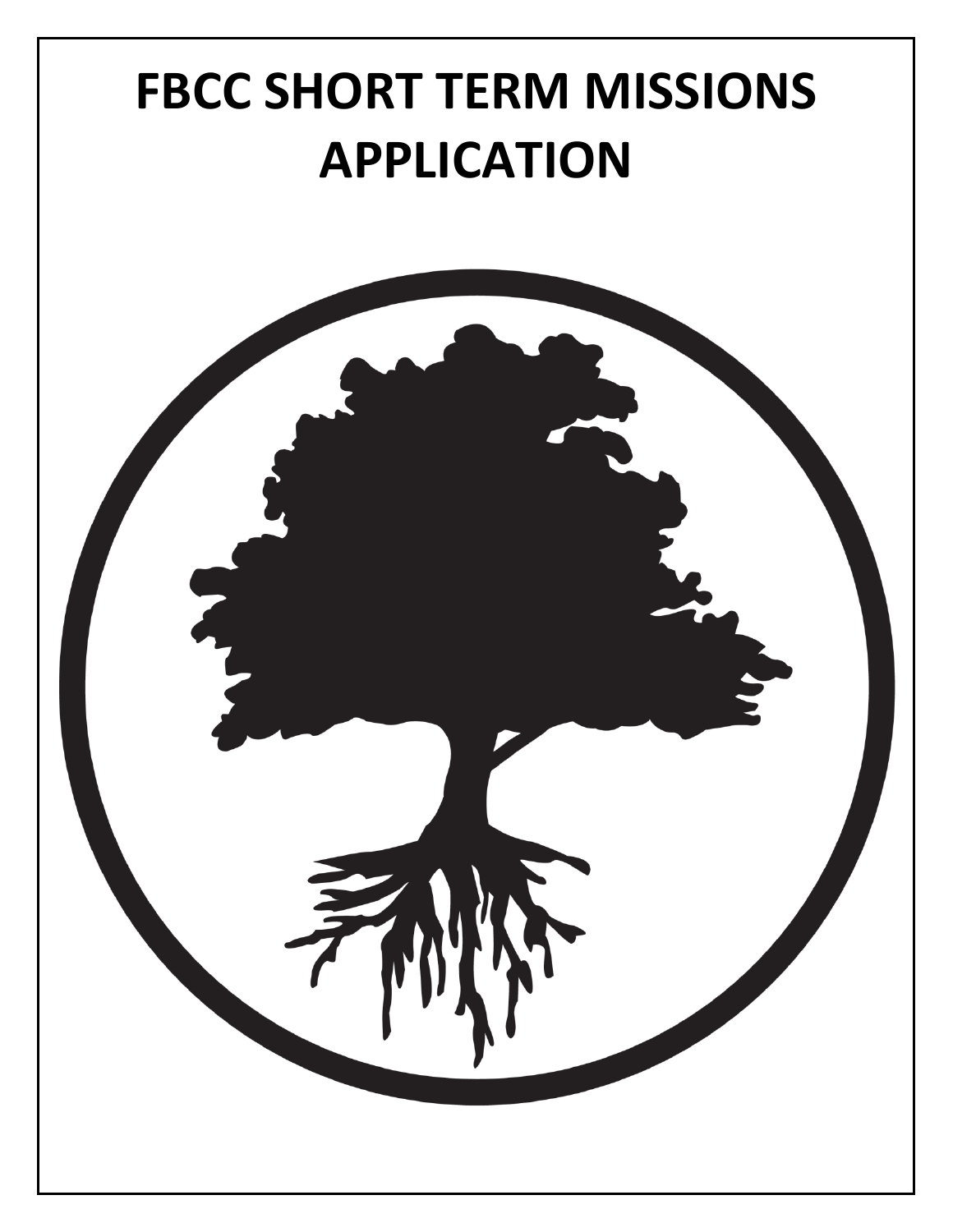

As a church, our desire is to send our very best on short term mission trips. Because of this, the following criteria will be factored in the approval process:

- 1. FBCC Attendance
- 2. Current Ministry Involvement
- 3. Consistent Christian Lifestyle
- 4. Age Requirement Minimum At least age 16 (unless accompanied by a parent)

Furthermore, it should be understood that upon approval, the perspective team member will be responsible for the following:

- 1. Review and comply with all FBCC policies and procedures regarding Short Term Mission Trips.
- 2. Consult with a physician regarding immunizations required or recommended for international travel.
- 3. Agree to a background check.
- 4. Abstain from alcohol or use of tobacco and maintain a Godly lifestyle while on the mission trip.
- 5. Attend all mission training sessions and complete assignments, as requested by the team leader.
- **6.** Be financially responsible for all trip costs.
- **7.** Complete the application and return it *with a copy of your passport* to the FBCC office.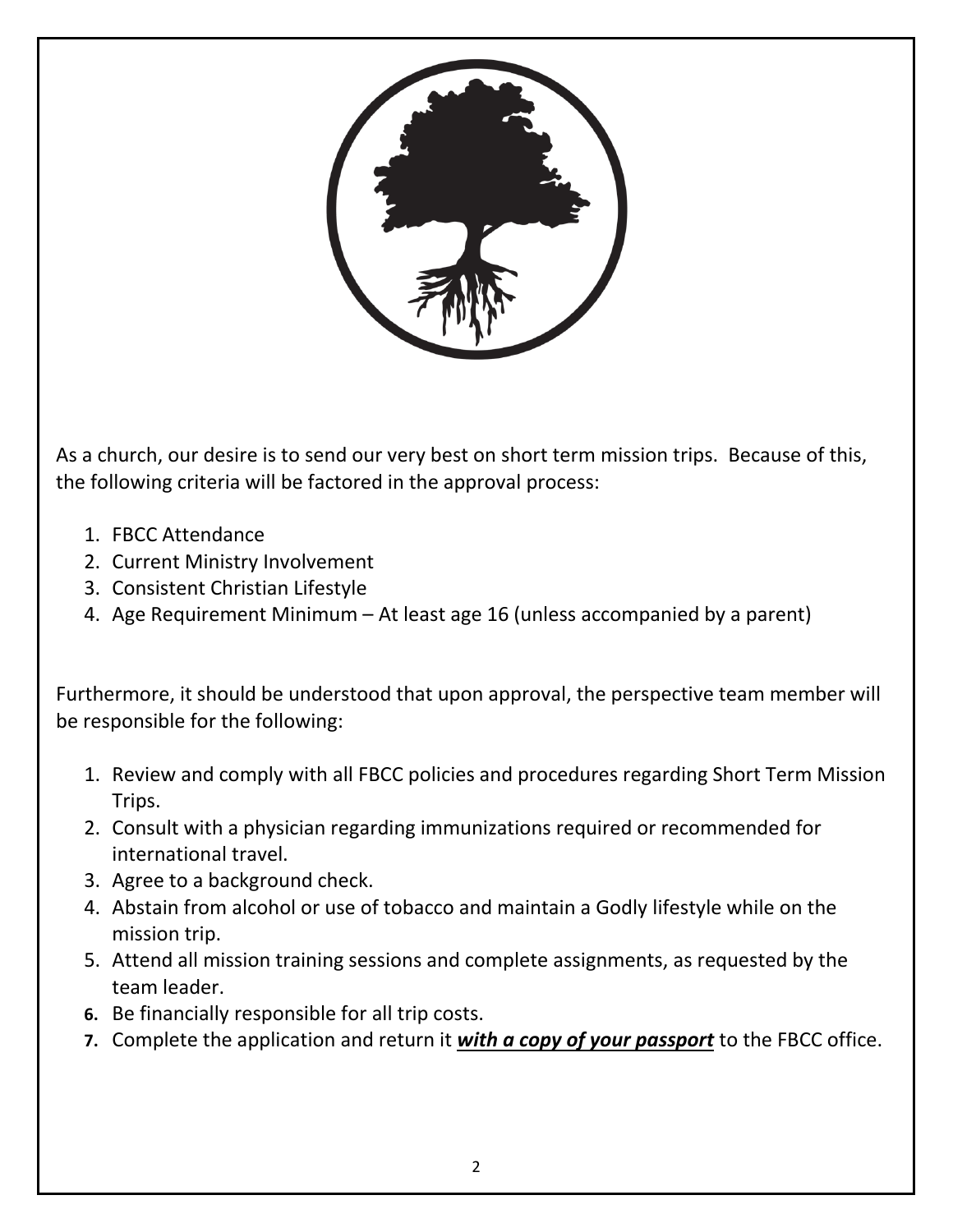## 3 **FIRST BAPTIST CHURCH OF CHOCTAW Application for Short Term Mission Team Mission Trip** Location: \_\_\_\_\_\_\_\_\_\_\_\_\_\_\_\_\_\_\_\_\_\_\_\_\_\_\_\_\_\_\_\_\_\_\_\_\_\_\_\_\_\_\_\_\_\_\_\_\_\_\_\_ Dates: **Personal Information** Full Name (as it appears on passport): \_\_\_\_\_\_\_\_\_\_\_\_\_\_\_\_\_\_\_\_\_\_\_\_\_\_\_\_\_\_\_\_\_\_\_\_\_\_\_\_\_\_\_\_\_\_\_\_\_\_\_\_\_\_\_\_\_\_\_\_\_ Address: \_\_\_\_\_\_\_\_\_\_\_\_\_\_\_\_\_\_\_\_\_\_\_\_\_\_\_\_\_\_\_\_\_\_\_\_\_\_\_\_\_\_\_\_\_\_\_\_\_\_\_\_\_\_\_\_\_\_\_\_\_\_\_\_\_\_\_\_\_\_\_\_\_\_\_\_\_\_\_\_\_\_\_\_\_\_ Email Address: \_\_\_\_\_\_\_\_\_\_\_\_\_\_\_\_\_\_\_\_\_\_\_\_\_\_\_\_\_\_\_\_\_\_\_\_\_\_ Phone Number: \_\_\_\_\_\_\_\_\_\_\_\_\_\_\_\_\_\_\_\_\_\_\_\_\_\_\_\_ Male/Female: \_\_\_\_\_\_\_\_\_\_\_\_ Marital Status: \_\_\_\_\_\_\_\_\_\_\_\_\_\_\_ Spouse's Name: \_\_\_\_\_\_\_\_\_\_\_\_\_\_\_\_\_\_\_\_\_\_\_\_\_\_ Passport Number: \_\_\_\_\_\_\_\_\_\_\_\_\_\_\_\_\_\_\_\_\_\_\_\_ Place of Issue: \_\_\_\_\_\_\_\_\_\_\_\_\_\_\_\_\_\_\_\_\_\_\_\_\_\_\_\_\_\_\_\_\_\_\_\_\_\_\_\_\_ Issue Date: \_\_\_\_\_\_\_\_\_/\_\_\_\_\_\_\_\_\_/\_\_\_\_\_\_\_\_\_ Expiration Date: \_\_\_\_\_\_\_\_\_/\_\_\_\_\_\_\_\_\_/\_\_\_\_\_\_\_\_\_ Country of Citizenship: \_\_\_\_\_\_\_\_\_\_\_\_\_\_\_\_\_\_\_\_\_\_\_\_\_\_\_\_\_\_\_\_\_ If not the US, are you a permanent resident? Yes No Emergency Contact Person: \_\_\_\_\_\_\_\_\_\_\_\_\_\_\_\_\_\_\_\_\_\_\_\_\_\_\_\_\_\_\_\_\_\_\_\_\_\_\_\_ Relationship: \_\_\_\_\_\_\_\_\_\_\_\_\_\_\_\_\_\_ Email Address of Emergency Contact: \_\_\_\_\_\_\_\_\_\_\_\_\_\_\_\_\_\_\_\_\_\_\_\_\_\_\_\_\_\_\_\_\_\_\_\_\_\_\_\_\_\_\_ Phone Number: Home: \_\_\_\_\_\_\_\_\_\_\_\_\_\_\_\_\_\_\_\_\_\_\_\_\_\_\_\_\_\_\_\_\_\_\_\_ Cell: \_\_\_\_\_\_\_\_\_\_\_\_\_\_\_\_\_\_\_\_\_\_\_\_\_\_\_\_\_\_\_\_\_ **Church Involvement** Are you an active member of First Baptist Church of Choctaw? Yes No If yes, how long? Do you attend weekly Sunday Worship with FBCC? Yes No Which service? 8:30 11:00 If no, with which church are you a member and for how long? \_\_\_\_\_\_\_\_\_\_\_\_\_\_\_\_\_\_\_\_\_\_\_\_\_\_\_\_\_\_\_\_\_\_\_\_\_\_\_\_\_\_\_ Pastor's Name and Phone Number: Have you taken the Mission Team Training Course? Yes No Are you currently a part of a Connect Group? Yes No If yes, who is the leader of the Connect Group? \_\_\_\_\_\_\_\_\_\_\_\_\_\_\_\_\_\_\_\_\_\_\_\_\_\_\_\_\_\_\_\_ Please list the ministries with which you have been involved: (Time of involvement, leadership positions held and the organization/church which was responsible for the ministry) \_\_\_\_\_\_\_\_\_\_\_\_\_\_\_\_\_\_\_\_\_\_\_\_\_\_\_\_\_\_\_\_\_\_\_\_\_\_\_\_\_\_\_\_\_\_\_\_\_\_\_\_\_\_\_\_\_\_\_\_\_\_\_\_\_\_\_\_\_\_\_\_\_\_\_\_\_\_\_\_\_\_\_\_\_\_\_\_\_\_\_\_\_\_\_\_\_\_ \_\_\_\_\_\_\_\_\_\_\_\_\_\_\_\_\_\_\_\_\_\_\_\_\_\_\_\_\_\_\_\_\_\_\_\_\_\_\_\_\_\_\_\_\_\_\_\_\_\_\_\_\_\_\_\_\_\_\_\_\_\_\_\_\_\_\_\_\_\_\_\_\_\_\_\_\_\_\_\_\_\_\_\_\_\_\_\_\_\_\_\_\_\_\_\_\_\_ \_\_\_\_\_\_\_\_\_\_\_\_\_\_\_\_\_\_\_\_\_\_\_\_\_\_\_\_\_\_\_\_\_\_\_\_\_\_\_\_\_\_\_\_\_\_\_\_\_\_\_\_\_\_\_\_\_\_\_\_\_\_\_\_\_\_\_\_\_\_\_\_\_\_\_\_\_\_\_\_\_\_\_\_\_\_\_\_\_\_\_\_\_\_\_\_\_\_ \_\_\_\_\_\_\_\_\_\_\_\_\_\_\_\_\_\_\_\_\_\_\_\_\_\_\_\_\_\_\_\_\_\_\_\_\_\_\_\_\_\_\_\_\_\_\_\_\_\_\_\_\_\_\_\_\_\_\_\_\_\_\_\_\_\_\_\_\_\_\_\_\_\_\_\_\_\_\_\_\_\_\_\_\_\_\_\_\_\_\_\_\_\_\_\_\_\_ \_\_\_\_\_\_\_\_\_\_\_\_\_\_\_\_\_\_\_\_\_\_\_\_\_\_\_\_\_\_\_\_\_\_\_\_\_\_\_\_\_\_\_\_\_\_\_\_\_\_\_\_\_\_\_\_\_\_\_\_\_\_\_\_\_\_\_\_\_\_\_\_\_\_\_\_\_\_\_\_\_\_\_\_\_\_\_\_\_\_\_\_\_\_\_\_\_\_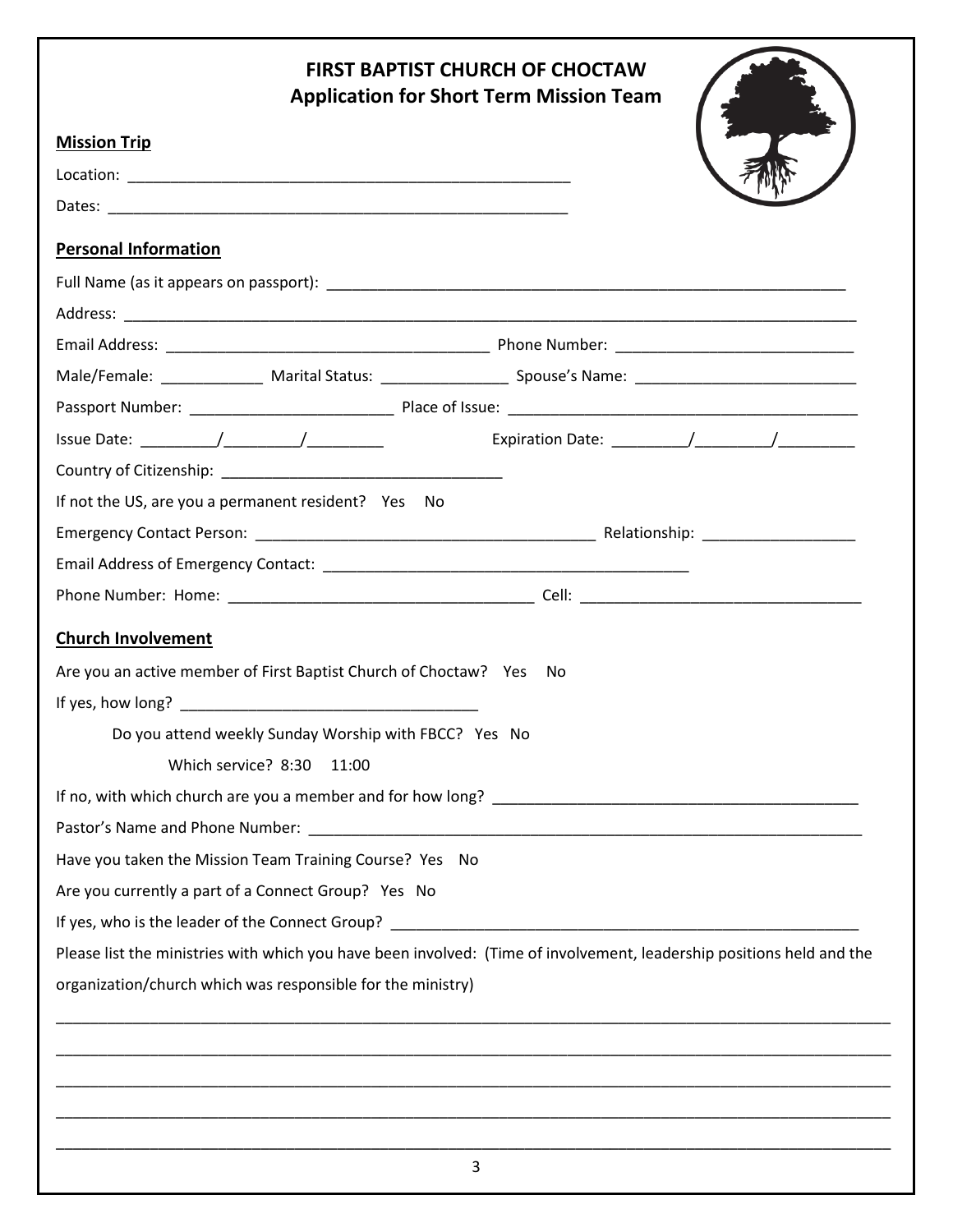| <b>Missions Experience</b>                                                                                  |
|-------------------------------------------------------------------------------------------------------------|
| What mission trips and/or community outreach activities have you participated in during the last 12 months? |
|                                                                                                             |
|                                                                                                             |
|                                                                                                             |
| Have you had any training in sharing your faith? Yes No                                                     |
| If yes, please describe:                                                                                    |
|                                                                                                             |
|                                                                                                             |
|                                                                                                             |
| <b>Health</b>                                                                                               |
| How would you describe your health? Excellent Good<br>Average<br>Poor                                       |
|                                                                                                             |
|                                                                                                             |
| Please list any pre-existing illness, surgeries, allergies or medical conditions:                           |
|                                                                                                             |
|                                                                                                             |
| Please list any medications you are presently taking:                                                       |
|                                                                                                             |
|                                                                                                             |
| Please list any special dietary NEEDS:                                                                      |
|                                                                                                             |
|                                                                                                             |
|                                                                                                             |
| Is there any reason why you cannot tolerate any of the following (please circle)?                           |
| Rigorous outdoor activity                                                                                   |
| High temperatures                                                                                           |
| Low temperatures                                                                                            |
| High humidity                                                                                               |
| High altitudes                                                                                              |
|                                                                                                             |
|                                                                                                             |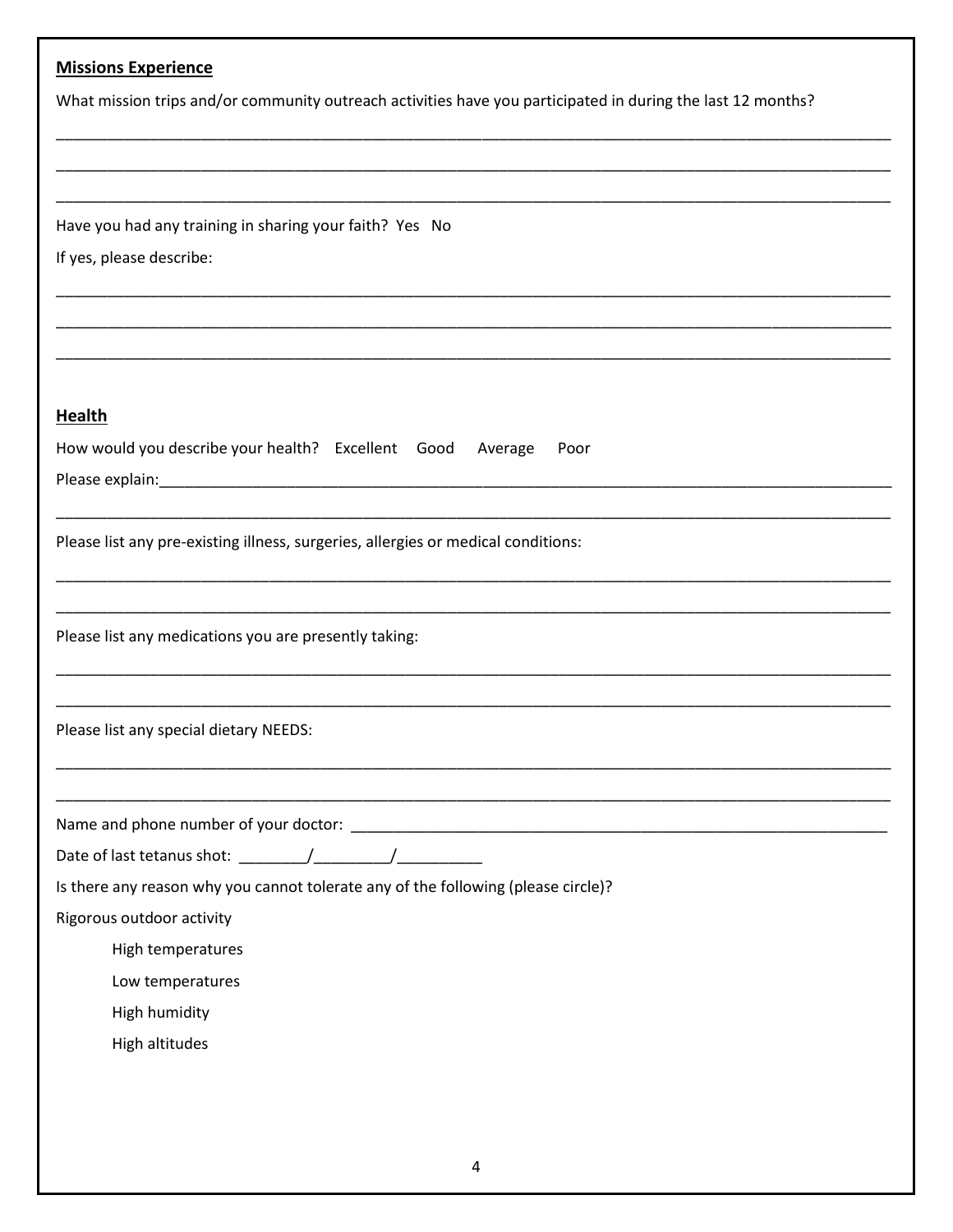## **Statement of Faith and Belief**

## **Doctrinal Statements**:

- 1. I believe in the literal resurrection of Jesus Christ. \_\_\_\_Agree \_\_\_\_Disagree \_\_\_\_ Not Sure (\*explain below)
- 2. I believe the miracles in the Bible were supernatural occurrences as presented in the Biblical account.

Agree Disagree Not Sure (\*explain below)

- 3. I believe a Christian cannot lose their salvation. \_\_\_Agree \_\_\_Disagree \_\_\_ Not Sure (\*explain below)
- 4. I believe in a literal heaven and hell. \_\_\_Agree \_\_\_Disagree \_\_\_ Not Sure (\*explain below)
- 5. I believe the Bible is without error in its original form. Agree Disagree Not Sure (\*explain below)
- 6. I believe the Father, Son and Holy Spirit are three persons but one God. Agree Disagree Not Sure (\*explain below)
- 7. I believe that a Christian receives the Holy spirit when he/she is saved.
- Agree Disagree Not Sure (\*explain below)
- 8. I believe that man was created by God and therefore did not evolve from something less than human.
	- Agree Disagree Not Sure (\*explain below)
- 9. I believe in the priesthood of the believer and that all Christians have direct access to God.
	- Agree Disagree Not Sure (\*explain below)
- 10. I believe in the power of prayer to affect and change lives. \_\_\_Agree \_\_\_Disagree \_\_\_ Not Sure (\*explain below)
- 11. I believe that Jesus Christ was born of a virgin. \_\_\_Agree \_\_\_Disagree \_\_\_ Not Sure (\*explain below)
- 12. I believe in the deity of Christ and His substitutionary atonement.
- Agree Disagree Not Sure (\*explain below)
- 13. I believe when one repents of his/her sin and turns to faith in Christ, he/she is saved by grace and not by works. Agree \_\_\_\_Disagree \_\_\_\_\_ Not Sure (\*explain below)

\_\_\_\_\_\_\_\_\_\_\_\_\_\_\_\_\_\_\_\_\_\_\_\_\_\_\_\_\_\_\_\_\_\_\_\_\_\_\_\_\_\_\_\_\_\_\_\_\_\_\_\_\_\_\_\_\_\_\_\_\_\_\_\_\_\_\_\_\_\_\_\_\_\_\_\_\_\_\_\_\_\_\_\_\_\_\_\_\_\_\_\_\_\_\_\_\_\_

\_\_\_\_\_\_\_\_\_\_\_\_\_\_\_\_\_\_\_\_\_\_\_\_\_\_\_\_\_\_\_\_\_\_\_\_\_\_\_\_\_\_\_\_\_\_\_\_\_\_\_\_\_\_\_\_\_\_\_\_\_\_\_\_\_\_\_\_\_\_\_\_\_\_\_\_\_\_\_\_\_\_\_\_\_\_\_\_\_\_\_\_\_\_\_\_\_\_

\_\_\_\_\_\_\_\_\_\_\_\_\_\_\_\_\_\_\_\_\_\_\_\_\_\_\_\_\_\_\_\_\_\_\_\_\_\_\_\_\_\_\_\_\_\_\_\_\_\_\_\_\_\_\_\_\_\_\_\_\_\_\_\_\_\_\_\_\_\_\_\_\_\_\_\_\_\_\_\_\_\_\_\_\_\_\_\_\_\_\_\_\_\_\_\_\_\_

\_\_\_\_\_\_\_\_\_\_\_\_\_\_\_\_\_\_\_\_\_\_\_\_\_\_\_\_\_\_\_\_\_\_\_\_\_\_\_\_\_\_\_\_\_\_\_\_\_\_\_\_\_\_\_\_\_\_\_\_\_\_\_\_\_\_\_\_\_\_\_\_\_\_\_\_\_\_\_\_\_\_\_\_\_\_\_\_\_\_\_\_\_\_\_\_\_\_

\_\_\_\_\_\_\_\_\_\_\_\_\_\_\_\_\_\_\_\_\_\_\_\_\_\_\_\_\_\_\_\_\_\_\_\_\_\_\_\_\_\_\_\_\_\_\_\_\_\_\_\_\_\_\_\_\_\_\_\_\_\_\_\_\_\_\_\_\_\_\_\_\_\_\_\_\_\_\_\_\_\_\_\_\_\_\_\_\_\_\_\_\_\_\_\_\_\_

\_\_\_\_\_\_\_\_\_\_\_\_\_\_\_\_\_\_\_\_\_\_\_\_\_\_\_\_\_\_\_\_\_\_\_\_\_\_\_\_\_\_\_\_\_\_\_\_\_\_\_\_\_\_\_\_\_\_\_\_\_\_\_\_\_\_\_\_\_\_\_\_\_\_\_\_\_\_\_\_\_\_\_\_\_\_\_\_\_\_\_\_\_\_\_\_\_\_

\_\_\_\_\_\_\_\_\_\_\_\_\_\_\_\_\_\_\_\_\_\_\_\_\_\_\_\_\_\_\_\_\_\_\_\_\_\_\_\_\_\_\_\_\_\_\_\_\_\_\_\_\_\_\_\_\_\_\_\_\_\_\_\_\_\_\_\_\_\_\_\_\_\_\_\_\_\_\_\_\_\_\_\_\_\_\_\_\_\_\_\_\_\_\_\_\_\_

\_\_\_\_\_\_\_\_\_\_\_\_\_\_\_\_\_\_\_\_\_\_\_\_\_\_\_\_\_\_\_\_\_\_\_\_\_\_\_\_\_\_\_\_\_\_\_\_\_\_\_\_\_\_\_\_\_\_\_\_\_\_\_\_\_\_\_\_\_\_\_\_\_\_\_\_\_\_\_\_\_\_\_\_\_\_\_\_\_\_\_\_\_\_\_\_\_\_

\_\_\_\_\_\_\_\_\_\_\_\_\_\_\_\_\_\_\_\_\_\_\_\_\_\_\_\_\_\_\_\_\_\_\_\_\_\_\_\_\_\_\_\_\_\_\_\_\_\_\_\_\_\_\_\_\_\_\_\_\_\_\_\_\_\_\_\_\_\_\_\_\_\_\_\_\_\_\_\_\_\_\_\_\_\_\_\_\_\_\_\_\_\_\_\_\_\_

14. I believe in the physical return of Jesus Christ. \_\_\_Agree \_\_\_Disagree \_\_\_ Not Sure (\*explain below)

\*Explanation of "not sure" answers: